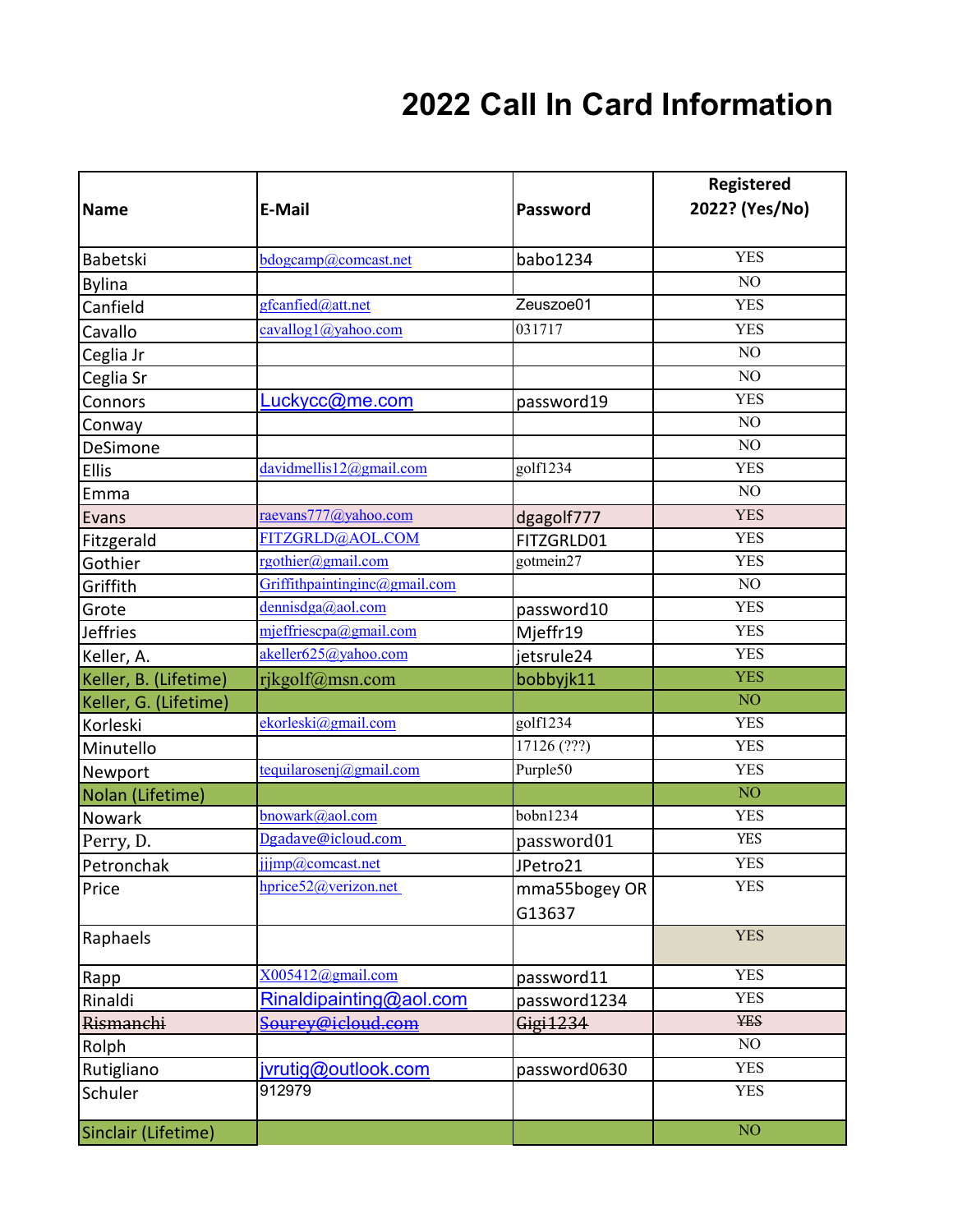| Smith, S.   | $\mathsf{I}$ ssmith.dga@gmail.com | $\mathsf{Smith@dga11}$ | <b>YES</b> |
|-------------|-----------------------------------|------------------------|------------|
| Thiry, F.   | thirys $@$ aol.com                | dgagolf13              | YES        |
| Thiry, L.   | lthiry@verizon.net                | dgagolf11              | YES        |
| Wolters, L. |                                   |                        | NО         |
| Yusko       | Gary.yusko@gmail.com              | DGApass12              | YES        |

| <b>ITOTAL COUNT</b> |    |
|---------------------|----|
| <b>ICOUNT YES</b>   | 29 |
| <b>COUNT NO</b>     |    |

COUNTY RESIDENT YES COUNTY RESIDENT NO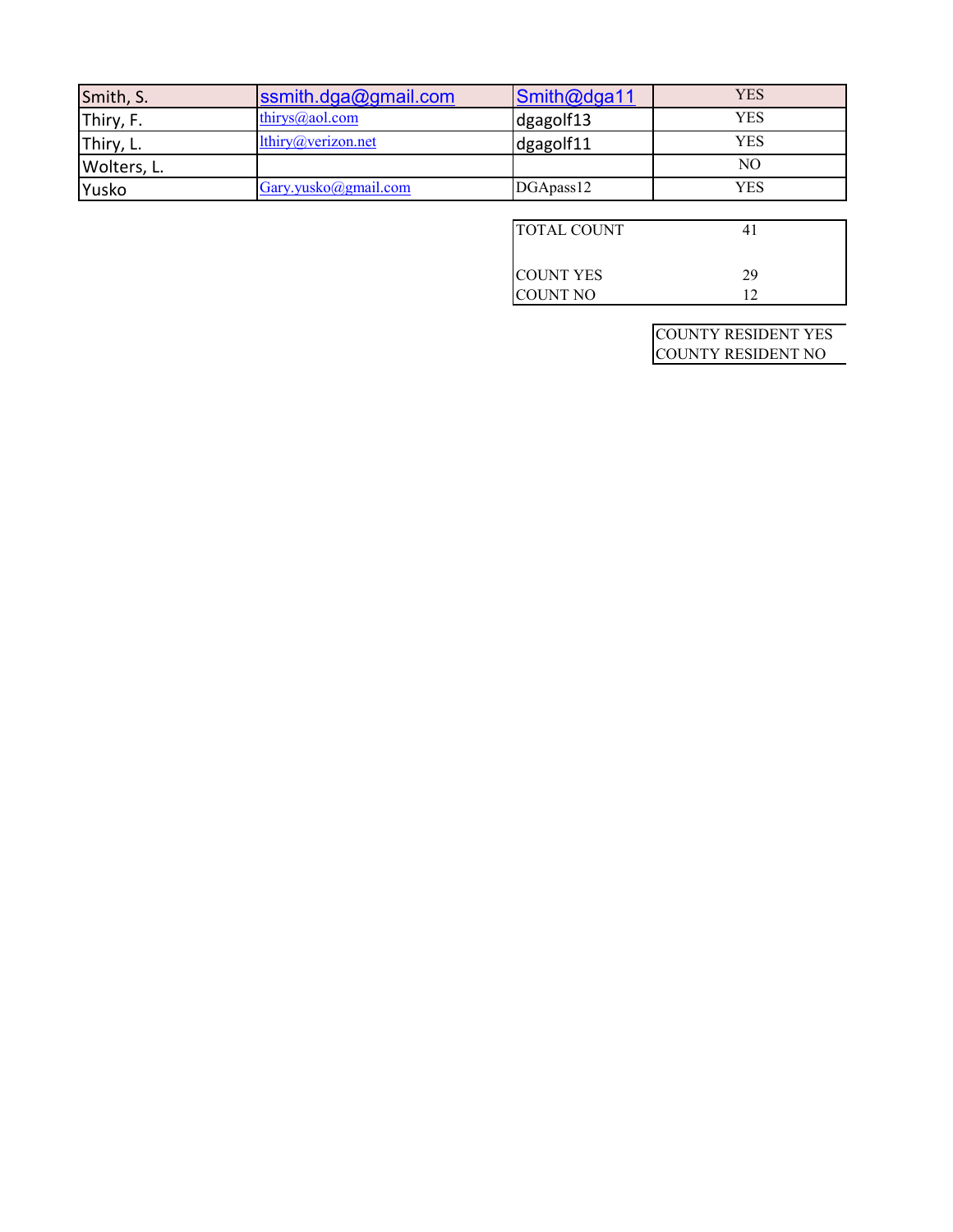| <b>Somerset County</b>   | <b>Notes</b>        |                  |
|--------------------------|---------------------|------------------|
| <b>Resident (Yes/No)</b> |                     |                  |
|                          |                     |                  |
| NO                       | Confirmed           | 20               |
|                          |                     | $\boldsymbol{0}$ |
| <b>YES</b>               | Confirmed           | 35               |
| NO                       | Confirmed           | 20               |
|                          |                     | $\boldsymbol{0}$ |
|                          |                     | $\boldsymbol{0}$ |
| <b>YES</b>               | Confirmed           | 35               |
|                          |                     | 0                |
|                          |                     | 0                |
| <b>YES</b>               | Confirmed           | 35               |
|                          |                     | 0                |
| N <sub>O</sub>           |                     | 20               |
| NO                       | Confirmed           | 20               |
| <b>YES</b>               | Confirmed           | 35               |
|                          | Confirmed           | $\overline{0}$   |
| NO                       | Confirmed           | 20               |
| NO                       | Confirmed           | 20               |
| <b>YES</b>               | Confirmed           | 35               |
| <b>YES</b>               | Confirmed           | 35               |
|                          |                     | $\overline{0}$   |
| NO                       | Confirmed           | 20               |
| <b>YES</b>               | Confirmed           | 35               |
| <b>YES</b>               | Confirmed           | 35               |
|                          |                     | $\overline{0}$   |
| NO                       | Confirmed           | 20               |
| N <sub>O</sub>           | Confirmed 3/21/22   | 20               |
| YES                      | Confirmed           | 35               |
| NO                       | Confirmed           | 20               |
|                          |                     |                  |
| <b>YES</b>               | Confirmed - will be | 35               |
|                          | getting card        |                  |
| NO                       | Confirmed           | 20               |
| NO                       | Confirmed           | 20               |
| <b>YES</b>               |                     | 35               |
|                          |                     | $\overline{0}$   |
| <b>YES</b>               | Confirmed           | 35               |
| <b>YES</b>               | Confirmed - NEED    | 35               |
|                          | <b>CARD NFO.</b>    |                  |
|                          |                     | $\boldsymbol{0}$ |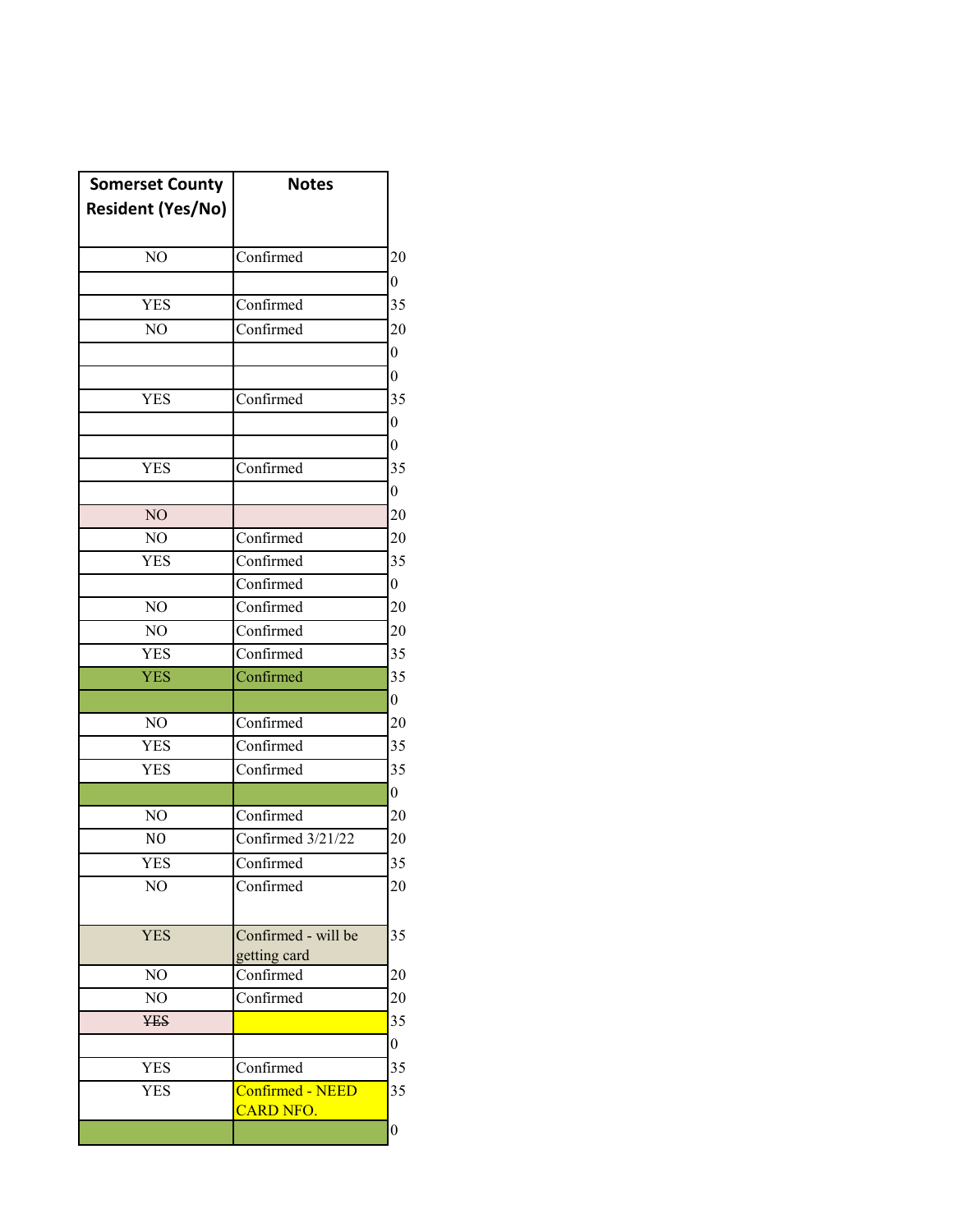| <b>YES</b> |           | 35  |
|------------|-----------|-----|
| NO         | Confirmed | 20  |
| NO         | Confirmed | 20  |
|            |           |     |
| <b>YES</b> | Confirmed | 35  |
|            |           | 805 |

| <br>$-\sim -$<br>--- |               |
|----------------------|---------------|
| າດ<br>↗<br>--        | $\sim$ $\sim$ |

B. Keller & Raphaels n